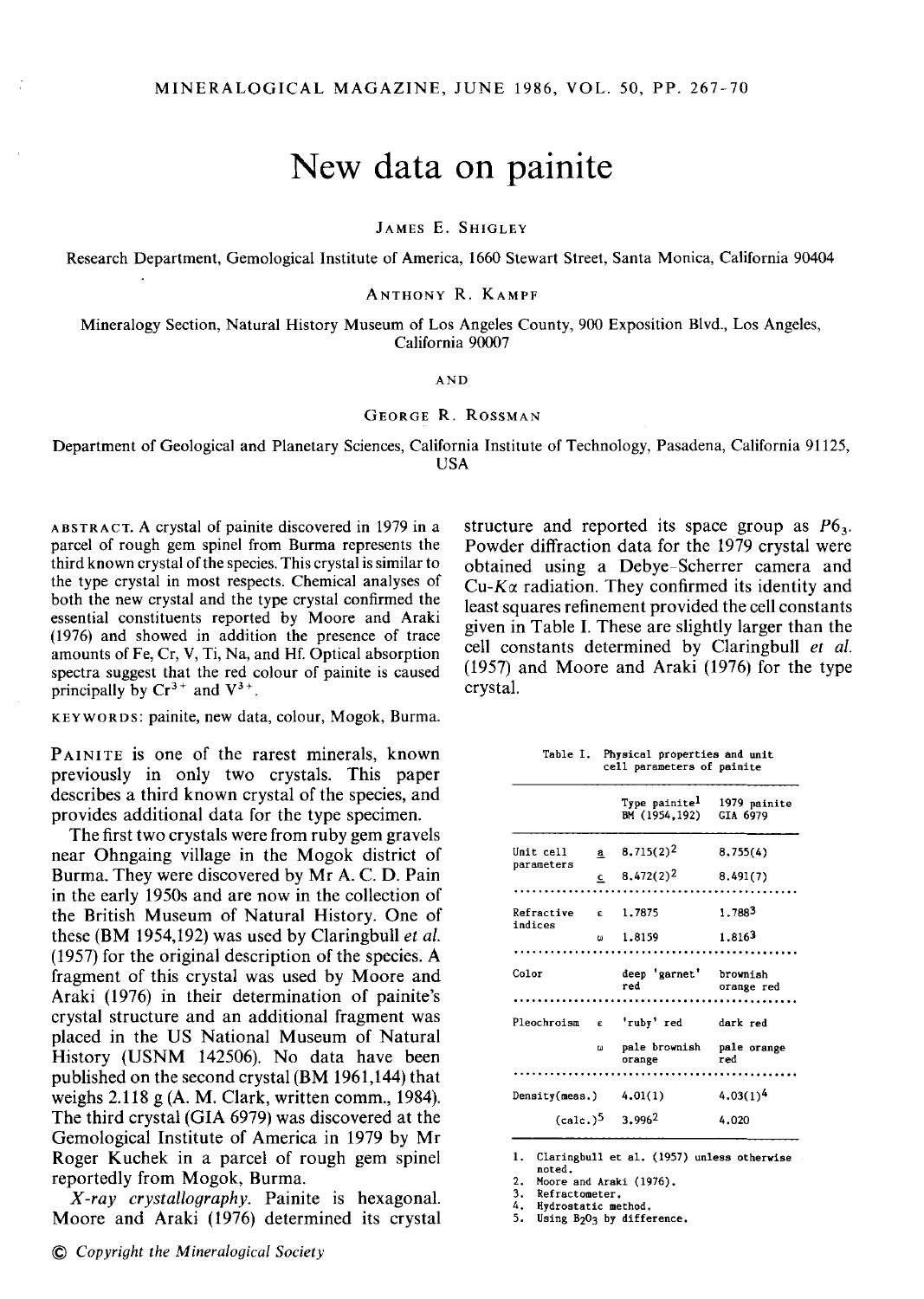

FIG. 1. Crystal drawing of 1979 painite (GIA 6979) exhibiting the forms  $a\{10\overline{1}0\}$ ,  $c\{0001\}$ ,  $m\{11\overline{2}0\}$ ,  $r\{10\overline{1}1\}$ , and  $t\{11\bar{2}3\}$ .

*Morphology.* The type crystal, weighing 1.7 g, is pseudo-orthorhombic in appearance due to the greater development of four of the six prism faces of the form  $a\{10\bar{1}0\}$ . The crystal, exhibiting a total of ten forms, is roughly equidimensional with rounded (water-worn) edges (Claringbull *et al.,* 1957; figs. 2, 3, and 4).

The 1979 crystal is considerably smaller. It weighs 0.27 g and measures  $8.91 \times 3.36 \times 2.81$  mm.

Like the first, it appears pseudo-orthorhombic due to unequal development of prism faces (in this case those of two forms,  $a\{10\overline{1}0\}$  and  $m\{11\overline{2}0\}$ ), but it is much more elongate in habit (fig. 1). It exhibits only five crystal forms, but one of these,  $t\{11\overline{2}3\}$ , was not reported on the type crystal. The face intersections are much less rounded than those on the type crystal suggesting that the 1979 crystal has undergone less stream wear.

*Inclusions.* Claringbull *et al.* (1957) reported the presence of several kinds of inclusions in the type crystal. These included rounded and tabular, hexagonal grains and feather-like sheets of minute cavities. Hornytzkyj and Clark (1983) identified one of the inclusions in the type crystal as phlogopite and suggested that the type crystal may have originated in the metamorphosed limestones which occur in the Mogok area.

The 1979 crystal contains three district types of inclusions. Numerous tube-like cavities up to 1 mm in length parallel the  $c$ -axis. Three-phase inclusions up to 0.1 mm containing isotropic cube-shaped crystals are distributed throughout. Highly birefringent, reddish crystals with an irregular or

|  |  | Table II. Chemical analyses of painite |  |  |  |
|--|--|----------------------------------------|--|--|--|
|--|--|----------------------------------------|--|--|--|

|                                | 1     | $\overline{2}$ | 3      | 4     | 5     |
|--------------------------------|-------|----------------|--------|-------|-------|
| Na <sub>2</sub> O              | NA    | NA             |        | 0.20  | 0.42  |
| CaO                            | 15.7  | 7,17           | 8.33   | 6.68  | 7.54  |
| FeO <sup>#</sup>               | NA    | NA             |        | 0.05  | 0.04  |
| $B_2O_3$                       | 2.2   | NA             | 5.17   | NA    | NA    |
| A1203                          | 76.2  | 69.02          | 68.19  | 68.27 | 68.06 |
| $V_2O_3$                       | NA    | NA             |        | 0.17  | 0.21  |
| Cr <sub>2</sub> O <sub>3</sub> | NA    | NA             |        | 0.25  | 0.48  |
| SiO <sub>2</sub>               | 5.6   |                |        |       |       |
| Ti02                           | NA    | NA             |        | 0.83  | 1.16  |
| Zr0 <sub>2</sub>               | NA    | 18.77          | 18.31  | 17.56 | 17.66 |
| HfO <sub>2</sub>               | NA    | NA             |        | 0.58  | 0.80  |
| H <sub>2</sub> 0               | 0.7   | NA             |        | _*    | NA    |
| Total                          | 100.4 | 94.96          | 100.00 | 94.59 | 96.37 |

I. **Claringbull et al. (1957) - wet chemical** 

- **analysis.**  2. **Moore and Araki (1976) - microprobe**
- **analysis.**
- 3. **Theoretical CaZrBAlg018·**
- 4. **Type crystal (this study) -average of 6 microprobe analyses.**
- 5. **1979 crystal - average of 7 microprobe analyses.**

 $NA = Not analyzed.$ 

- ł **Total iron reported as FeO.**
- **Absence of water indicated by the single crystal infrared spectrum in the 4000 - 3000 cm-1 region.**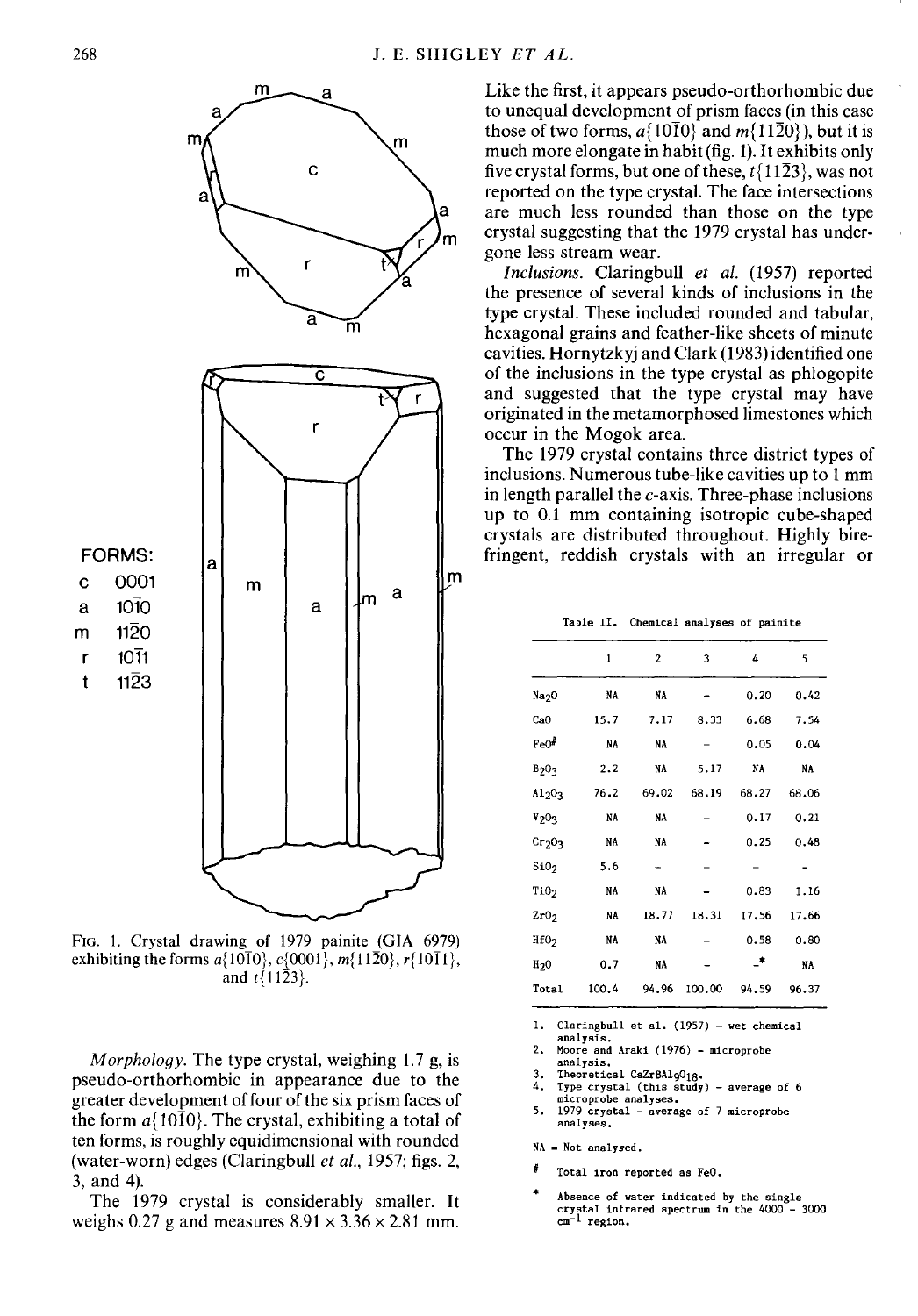fibrous appearance and up to 0.5 mm in maximum dimension are clustered in two regions near the centre of the 1979 painite crystal.

*Physical properties.* The physical properties of type painite and the 1979 crystal, summarized in Table I, are similar in all respects.

*Chemistry.* The original chemical analysis by Claringbull *et al.* (1957) reported major amounts of Si, AI, B, and Ca, and they proposed the formula  $Ca<sub>4</sub>SiBA1<sub>20</sub>O<sub>38</sub>$ . More recently, Moore and Araki (1976) found essential Zr, but no Si. Based upon their structure analysis, they proposed the formula  $CaZrBAI<sub>9</sub>O<sub>18</sub>$ . Both Moore and Araki (1976) and Povarennykh et al. (1978) demonstrated that the borate exists as  $BO<sub>3</sub>$  units.

Analyses of the 1979 crystal and a fragment of the type crystal borrowed from the US National Museum of Natural History (NMNH 142506) were performed using a MAC electron microprobe (operating conditions: 15 kV, 0.05  $\mu$ A; standards: albite for Na, wollastonite for Ca, fayalite for Fe, kyanite for AI, Corning glass 'W' for V, chromic oxide for Cr, quartz for Si, rutile for Ti, zircon for Zr and Hf). A second fragment of the type crystal obtained from Paul B. Moore was analysed by single crystal energy dispersive X-ray fluorescence. Table II presents a comparison of the analyses of painite.

We endeavoured, in particular, to document the occurrence of any colour-causing transition elements which could account for the red colour of painite. Although Anderson (1974) observed absorption lines in the visible spectrum of painite which were typical of Cr, neither of the earlier analyses reported Cr or any other trace elements. Our analyses of both the 1979 crystal and the type



FIG. 2. Optical absorption spectrum of type painite (BM 1954,192). Solid line polarized  $E \parallel c$ ; dashed line plotted for  $E \perp c$ . Plotted for 600  $\mu$ m thickness.

crystal indicate the presence of trace amounts of Na, Hf, Fe, Cr, V, and Ti. The last four are regarded as possible colouring agents.

*Optical spectroscopy.* The optical absorption spectrum of type painite measured in this study consists of three bands at 553,450, and 402 nm and a shoulder at 608 nm (fig. 2). The  $E \perp c$  spectrum resembles that of chromian-vanadian-grossular garnet (tsavorite), if allowances are made for shifts in band positioning (see Schmetzer and Ottemann, 1979). The absorption bands at 402, 553, and 608 nm are attributed to the overlapping contributions of  $Cr^{3+}$  and  $V^{3+}$ . Weaker features occur in the E  $\perp$  *c* spectrum between 700 and 710 nm (fig. 3) which are appropriate for the characteristic weak spin-forbidden absorptions of  $Cr<sup>3+</sup>$ . The 450 nm



FIG. 3. Detail of E  $\perp$  c optical absorption spectrum of 1979 painite (GIA 6979) between 690 and 720 nm. Sample thickness: 2.8 mm.